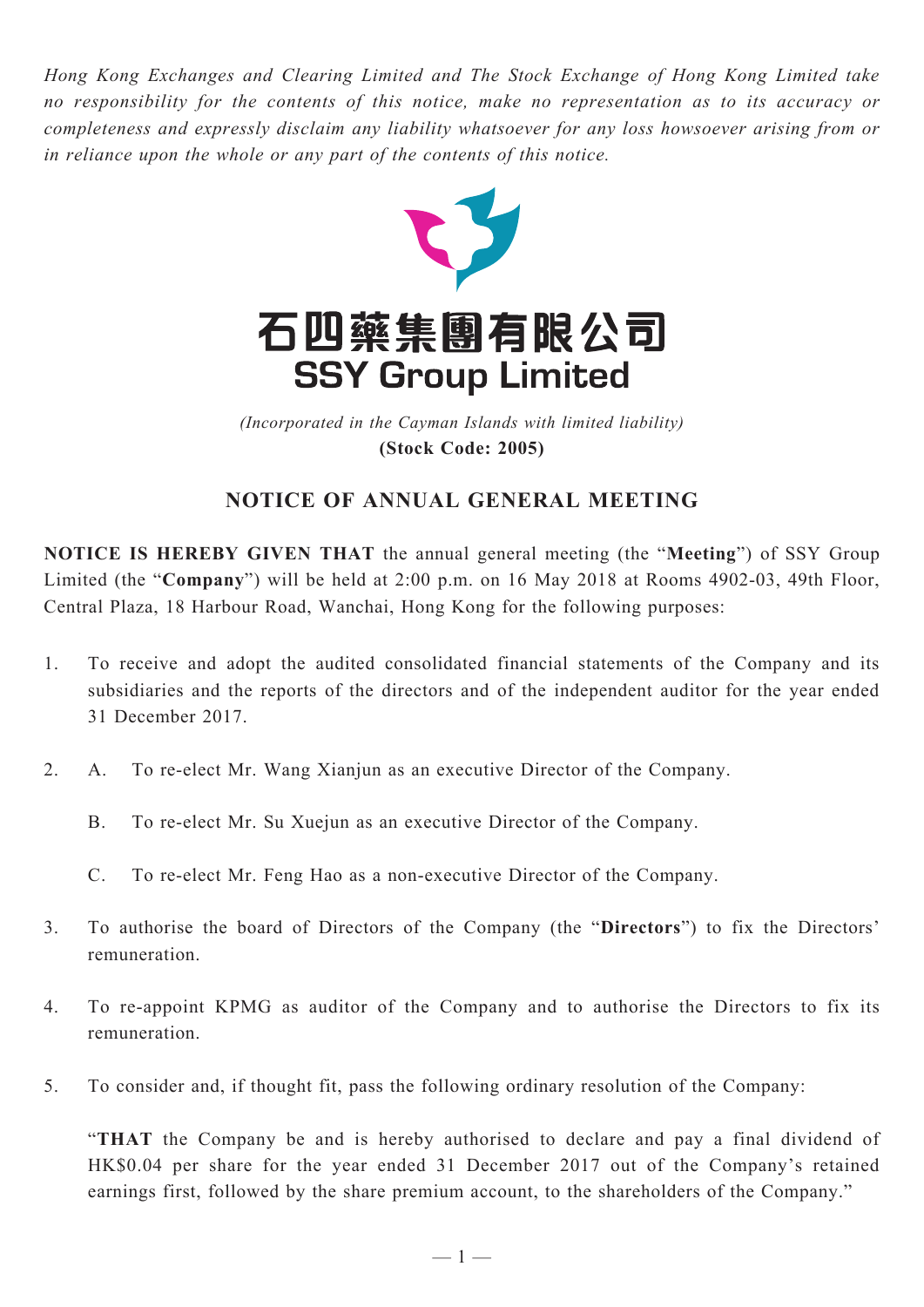6. As special business to consider and, if thought fit, pass with or without amendments the following resolutions as ordinary resolutions of the Company:

## A. "**THAT**:

- (a) subject to paragraph (c) of this Resolution, and pursuant to the Rules Governing the Listing of Securities on the Stock Exchange, the exercise by the Directors during the Relevant Period (as hereinafter defined) of all the powers of the Company to allot, issue or otherwise deal with additional shares in the capital of the Company (the "**Shares**") or securities convertible into Shares, options, warrants or similar rights to subscribe for any Shares, and to make or grant offers, agreements and options which might require the exercise of such powers be and is hereby generally and unconditionally approved;
- (b) the approval given in paragraph (a) of this Resolution shall authorise the Directors during the Relevant Period to make or grant offers, agreements and options which might require the exercise of such powers after the end of the Relevant Period;
- (c) the aggregate nominal amount of the share capital allotted or agreed conditionally or unconditionally to be allotted (whether pursuant to an option or otherwise) by the Directors pursuant to the approval given in paragraph (a) of this Resolution, otherwise than pursuant to:
	- (i) a Rights Issue (as hereinafter defined);
	- (ii) the exercise of rights of subscription or conversion under the terms of any warrants issued by the Company or any securities which are convertible into Shares;
	- (iii) the exercise of the subscription rights under any option scheme or similar arrangement for the time being adopted for the grant or issue to eligible persons of Shares or rights to acquire Shares; or
	- (iv) any scrip dividend or similar arrangement providing for the allotment of Shares in lieu of the whole or part of a dividend on Shares in accordance with the articles of association of the Company,

shall not exceed 20 per cent of the aggregate number of Shares in issue as at the date of the passing of this Resolution, and the said approval shall be limited accordingly; and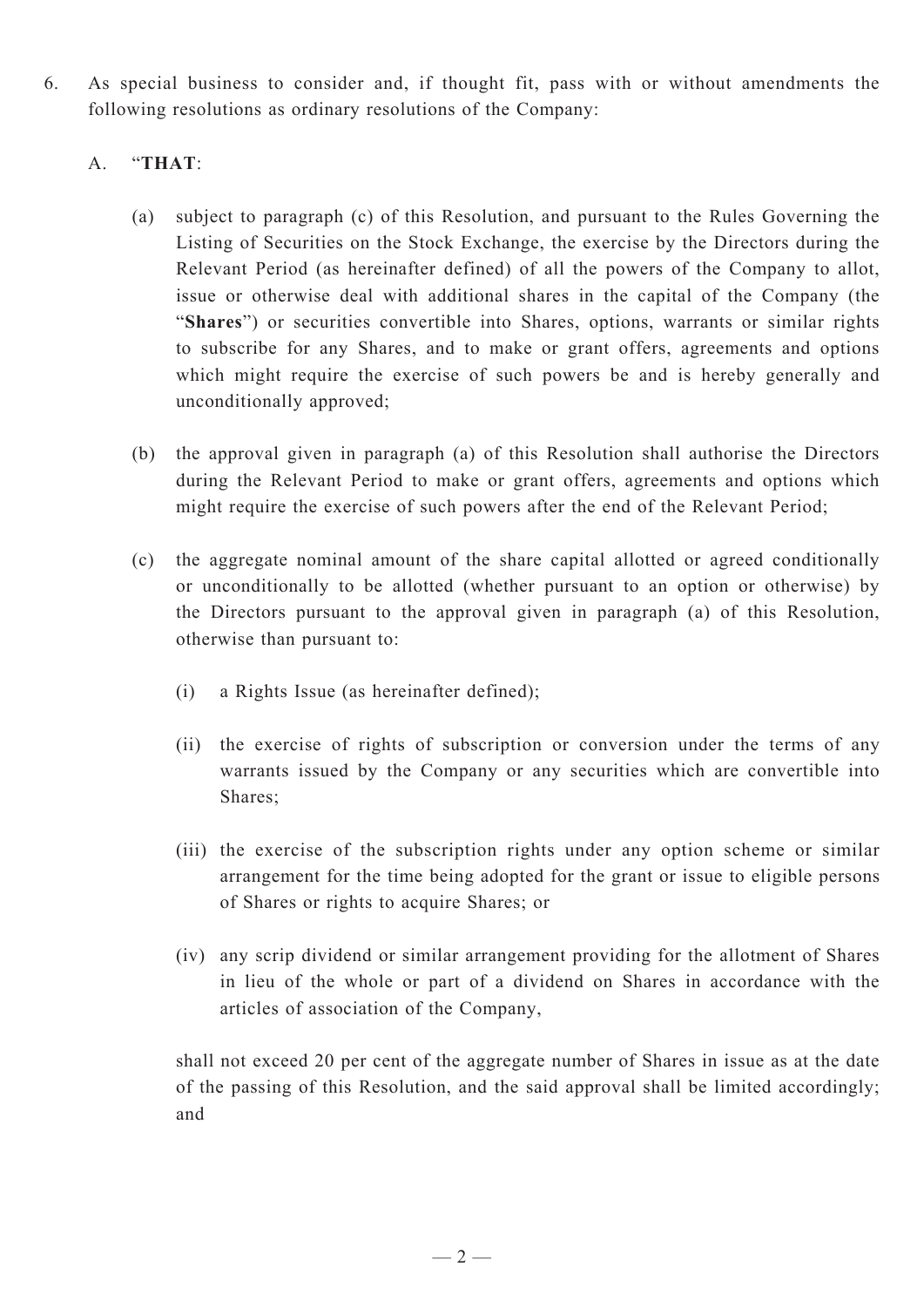(d) for the purpose of this Resolution:

"**Relevant Period**" means the period from the passing of this Resolution until whichever is the earliest of

- (i) the conclusion of the next annual general meeting of the Company;
- (ii) the expiration of the period within which the next annual general meeting of the Company is required by the articles of association of the Company or any applicable laws to be held; and
- (iii) the date on which the authority set out in this Resolution is revoked or varied by way of ordinary resolution of the shareholders of the Company in general meeting.

"**Rights Issue**" means the allotment, issue or grant of Shares pursuant to an offer of Shares open for a period fixed by the Directors to holders of Shares whose names stand on the register of members of the Company on a fixed record date in proportion to their then holdings of such Shares (subject to such exclusion or other arrangements as the Directors may deem necessary or expedient in relation to fractional entitlements or having regard to any restrictions or obligations under the laws of, or the requirements of any recognized regulatory body or any stock exchange in, any territory applicable to the Company)."

## B. "**THAT**:

- (a) subject to paragraph (b) of this Resolution, the exercise by the Directors during the Relevant Period (as hereinafter defined) of all the powers of the Company to repurchase its own Shares on the Stock Exchange subject to and in accordance with all applicable laws and/or the requirements of the Rules Governing the Listing of Securities on the Stock Exchange as amended from time to time, be and is hereby generally and unconditionally approved;
- (b) the aggregate number of Shares which may be repurchased by the Company pursuant to paragraph (a) of this Resolution during the Relevant Period shall not exceed 10 per cent of the aggregate number of Shares in issue as at the date of the passing of this Resolution, and the said approval shall be limited accordingly; and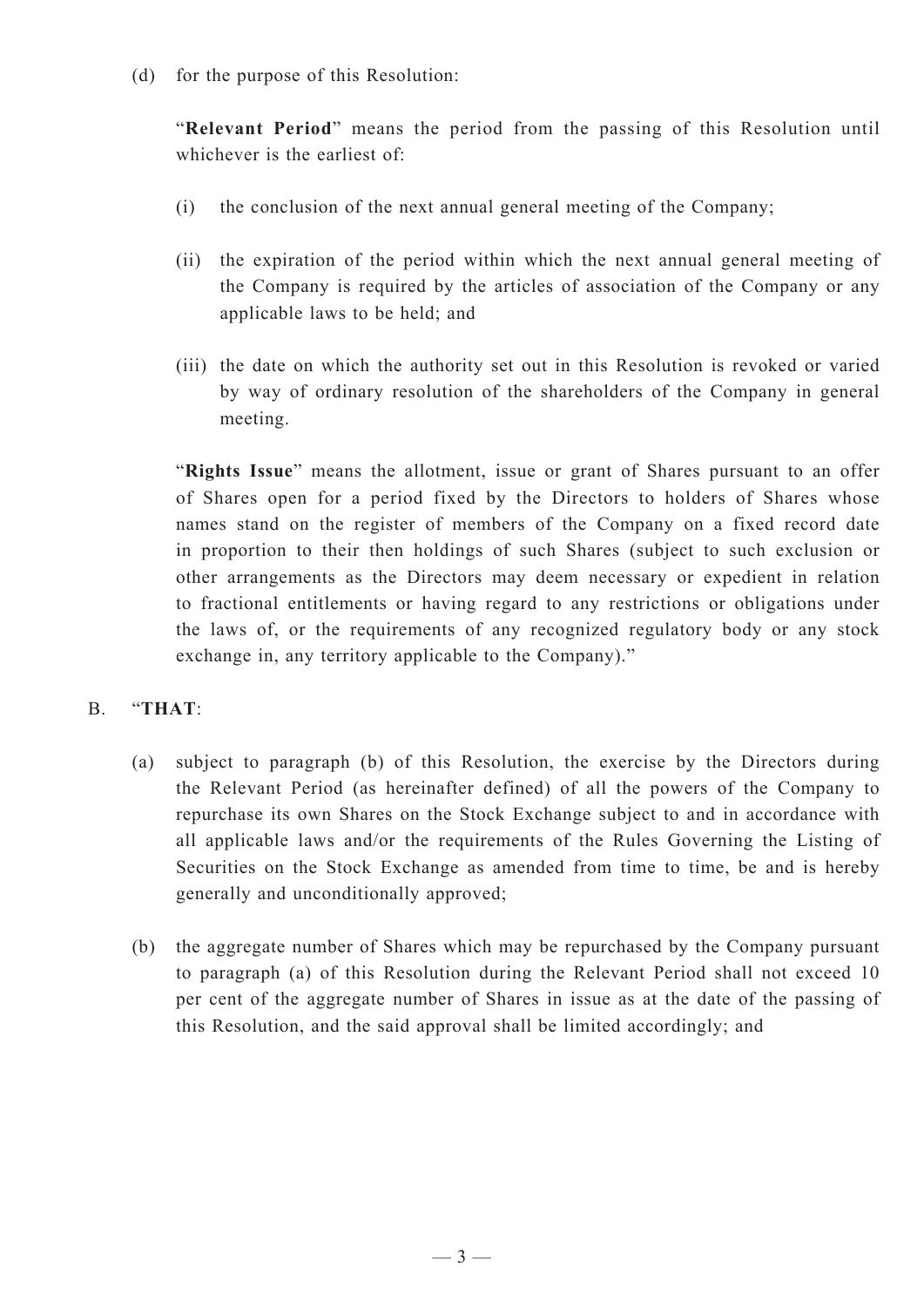- (c) for the purpose of this resolution, "Relevant Period" means the period from the passing of this resolution until whichever is the earliest of:
	- (i) the conclusion of the next annual general meeting of the Company;
	- (ii) the expiration of the period within which the next annual general meeting of the Company is required by the articles of association of the Company or any applicable laws to be held; and
	- (iii) the date on which the authority set out in this Resolution is revoked or varied by way of ordinary resolution of the shareholders of the Company in general meeting."
- C. "**THAT**, conditional upon the passing of the Resolutions 6A and 6B in the notice convening the Meeting, the general mandate granted to the Directors to exercise the powers of the Company to allot, issue or otherwise deal with additional Shares of the Company pursuant to Resolution 6A as set out in the notice convening the Meeting be and is hereby extended by the addition thereto an amount representing the aggregate number of Shares repurchased by the Company under the authority granted pursuant to Resolution 6B as set out in the notice convening the Meeting provided that such amount shall not exceed 10 per cent of the aggregate number of Shares in issue as at the date of the passing of this Resolution."

By order of the Board **Chow Hing Yeung** *Company Secretary*

Hong Kong, 13 April 2018

*Notes:*

- 1. Any member entitled to attend and vote at the Meeting is entitled to appoint another person as his proxy to attend and vote instead of him. A member who is the holder of two or more Shares may appoint more than one proxy to attend and vote on his behalf. A proxy need not be a member of the Company.
- 2. To be valid, a form of proxy, together with the power of attorney or other authority (if any) under which it is signed or a certified copy of such power or authority must be delivered to the Company's branch share registrar and transfer office in Hong Kong, Computershare Hong Kong Investor Services Limited, at 17M Floor, Hopewell Centre, 183 Queen's Road East, Wanchai, Hong Kong not less than 48 hours before the time appointed for holding the Meeting or any adjournment thereof.
- 3. The register of members of the Company will be closed from Friday, 11 May 2018 to Wednesday, 16 May 2018, both dates inclusive, during which period, no transfer of shares will be registered. In order to qualify to attend and vote at the Meeting, all properly completed transfer forms accompanied by the relevant share certificates must be lodged with the Company's branch share registrar and transfer office in Hong Kong, Computershare Hong Kong Investor Services Limited at 17M Floor, Hopewell Centre, 183 Queen's Road East, Wanchai, Hong Kong by no later than 4:30 p.m., Thursday, 10 May 2018.